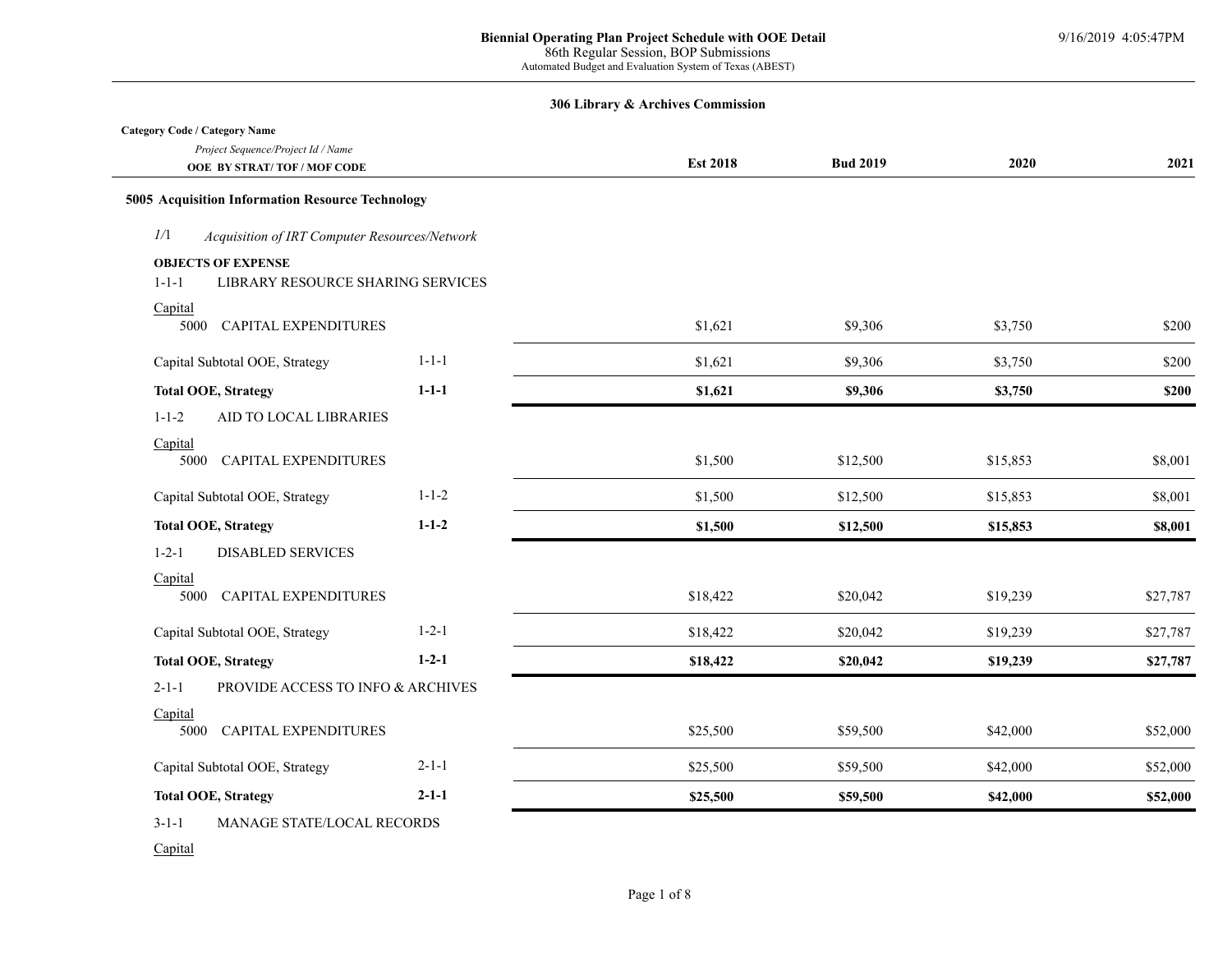| Project Sequence/Project Id / Name     |             | <b>Est 2018</b> | <b>Bud 2019</b> | 2020     | 2021     |
|----------------------------------------|-------------|-----------------|-----------------|----------|----------|
| <b>OOE BY STRAT/TOF/MOF CODE</b>       |             |                 |                 |          |          |
| <b>CAPITAL EXPENDITURES</b><br>5000    |             | \$23,061        | \$16,161        | \$29,880 | \$27,057 |
| Capital Subtotal OOE, Strategy         | $3 - 1 - 1$ | \$23,061        | \$16,161        | \$29,880 | \$27,057 |
| <b>Total OOE, Strategy</b>             | $3 - 1 - 1$ | \$23,061        | \$16,161        | \$29,880 | \$27,057 |
| INDIRECT ADMINISTRATION<br>$4 - 1 - 1$ |             |                 |                 |          |          |
| Capital                                |             |                 |                 |          |          |
| <b>CAPITAL EXPENDITURES</b><br>5000    |             | \$24,466        | \$34,494        | \$32,404 | \$0      |
| Capital Subtotal OOE, Strategy         | $4 - 1 - 1$ | \$24,466        | \$34,494        | \$32,404 | \$0      |
| <b>Total OOE, Strategy</b>             | $4 - 1 - 1$ | \$24,466        | \$34,494        | \$32,404 | \$0      |

| <b>TYPE OF FINANCING</b>                 |          |           |           |           |
|------------------------------------------|----------|-----------|-----------|-----------|
| Capital                                  |          |           |           |           |
| CA<br>l General Revenue Fund             | \$5,500  | \$25,427  | \$22,875  | \$32,200  |
| <b>CA</b><br>118 Fed Pub Library Serv Fd | \$36,970 | \$71,398  | \$53,157  | \$48,842  |
| <b>CA</b><br>666 Appropriated Receipts   | \$4,573  | \$4,523   | \$4,810   | \$6,946   |
| CA<br>777 Interagency Contracts          | \$47,527 | \$50,655  | \$62,284  | \$27,057  |
| Capital Subtotal TOF                     | \$94,570 | \$152,003 | \$143,126 | \$115,045 |
| <b>Total TOF, Project</b>                | \$94,570 | \$152,003 | \$143,126 | \$115,045 |

**Total OOE, Project 1 \$94,570 \$152,003 \$143,126 \$115,045** 

### *2/*3 *Texas Digital Archives*

#### **OBJECTS OF EXPENSE**

**Category Code / Category Name**

| 2-1-1<br><b>PROVIDE ACCESS TO INFO &amp; ARCHIVES</b> |
|-------------------------------------------------------|
|-------------------------------------------------------|

### **Capital**

| 100           | <b>SALARIES AND WAGES</b>      | \$0       | \$65,239 | \$65,239  | \$66,544  |
|---------------|--------------------------------|-----------|----------|-----------|-----------|
| 1002          | OTHER PERSONNEL COSTS          | \$0       | \$1,480  | \$1,720   | \$1,720   |
| $200^{\circ}$ | PROFESSIONAL FEES AND SERVICES | \$0       | \$2,000  | \$5,000   | \$5,000   |
| 2005          | TRAVEL                         | \$0       | \$4,000  | \$4,000   | \$4,000   |
| 2007          | RENT - MACHINE AND OTHER       | \$146,714 | \$97,781 | \$110,000 | \$110,000 |

**Est 2018 Bud 2019 2020 2021**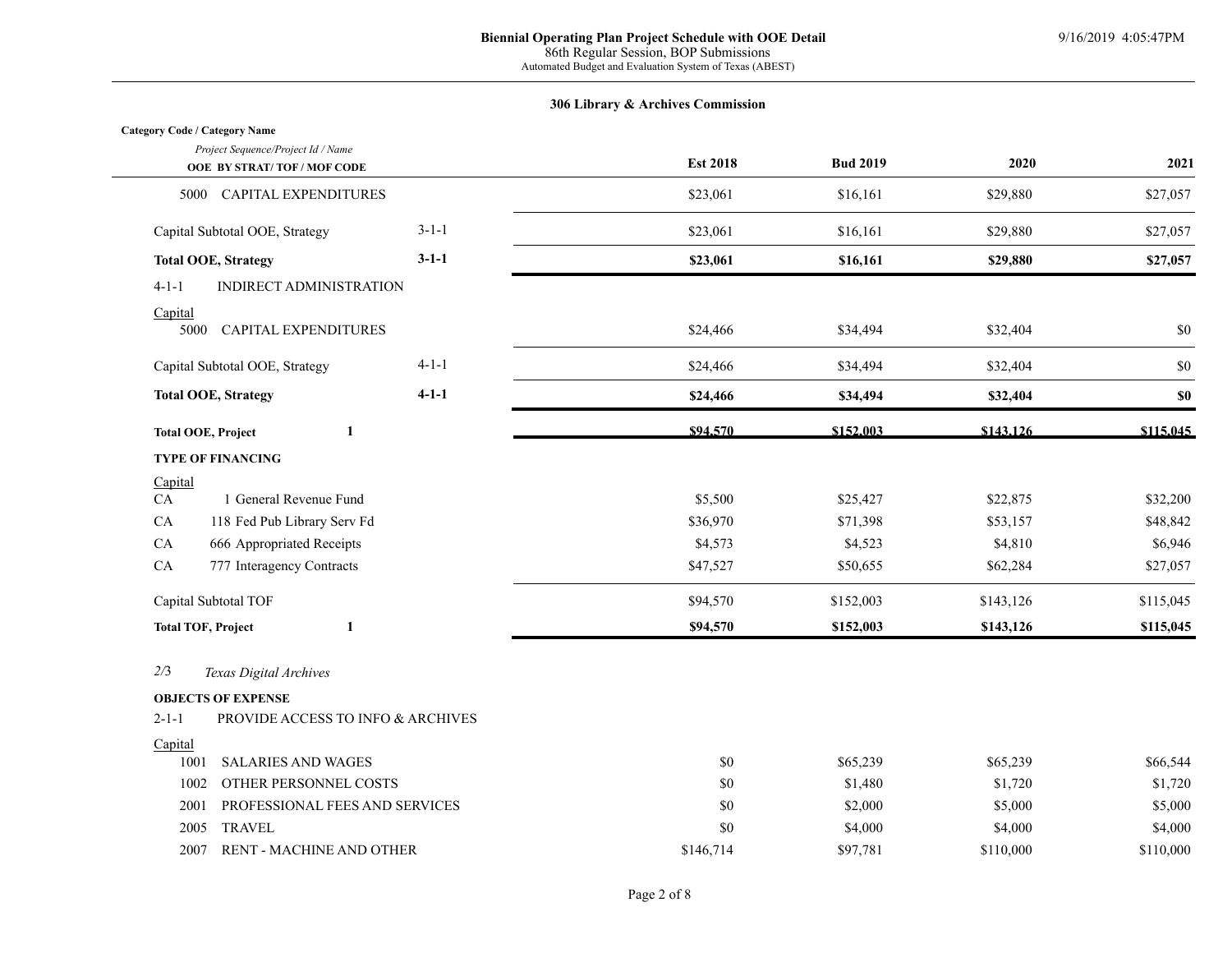$\overline{a}$ 

| <b>Category Code / Category Name</b>                               |              |                       |                       |                       |                       |
|--------------------------------------------------------------------|--------------|-----------------------|-----------------------|-----------------------|-----------------------|
| Project Sequence/Project Id / Name<br>OOE BY STRAT/TOF/MOF CODE    |              | <b>Est 2018</b>       | <b>Bud 2019</b>       | 2020                  | 2021                  |
| OTHER OPERATING EXPENSE<br>2009                                    |              | \$0                   | \$320,000             | \$5,000               | \$5,000               |
| Capital Subtotal OOE, Strategy                                     | $2 - 1 - 1$  | \$146,714             | \$490,500             | \$190,959             | \$192,264             |
| <b>Total OOE, Strategy</b>                                         | $2 - 1 - 1$  | \$146,714             | \$490,500             | \$190,959             | \$192,264             |
| $\boldsymbol{2}$<br><b>Total OOE, Project</b>                      |              | \$146,714             | \$490.500             | \$190.959             | \$192.264             |
| <b>TYPE OF FINANCING</b>                                           |              |                       |                       |                       |                       |
| Capital<br>CA<br>1 General Revenue Fund                            |              | \$146,714             | \$490,500             | \$190,959             | \$192,264             |
| Capital Subtotal TOF                                               |              | \$146,714             | \$490,500             | \$190,959             | \$192,264             |
| <b>Total TOF, Project</b><br>$\boldsymbol{2}$                      |              | \$146,714             | \$490,500             | \$190,959             | \$192,264             |
| Capital Subtotal Category<br>Informational Subtotal Category       | 5005<br>5005 | \$241,284             | \$642,503             | \$334,085             | \$307,309             |
| <b>Total Category</b>                                              | 5005         | \$241,284             | \$642,503             | \$334,085             | \$307,309             |
| <b>6000 Daily Operations</b>                                       |              |                       |                       |                       |                       |
| 3/0<br>Daily Operations                                            |              |                       |                       |                       |                       |
| <b>OBJECTS OF EXPENSE</b>                                          |              |                       |                       |                       |                       |
| $4 - 1 - 1$<br>INDIRECT ADMINISTRATION                             |              |                       |                       |                       |                       |
| Informational                                                      |              |                       |                       |                       |                       |
| <b>SALARIES AND WAGES</b><br>1001<br>1002<br>OTHER PERSONNEL COSTS |              | \$495,671<br>\$11,419 | \$567,560<br>\$30,000 | \$567,560<br>\$30,000 | \$567,560<br>\$30,000 |
| <b>CONSUMABLE SUPPLIES</b><br>2003                                 |              | \$1,000               | \$1,200               | \$1,200               | \$1,200               |
| <b>UTILITIES</b><br>2004                                           |              | \$3,411               | \$3,500               | \$3,500               | \$3,500               |
| <b>TRAVEL</b><br>2005                                              |              | \$500                 | \$500                 | \$500                 | \$500                 |
| 2007<br>RENT - MACHINE AND OTHER                                   |              | \$3,890               | \$4,000               | \$4,000               | \$4,000               |
| 2009<br>OTHER OPERATING EXPENSE                                    |              | \$34,188              | \$45,000              | \$45,000              | \$45,000              |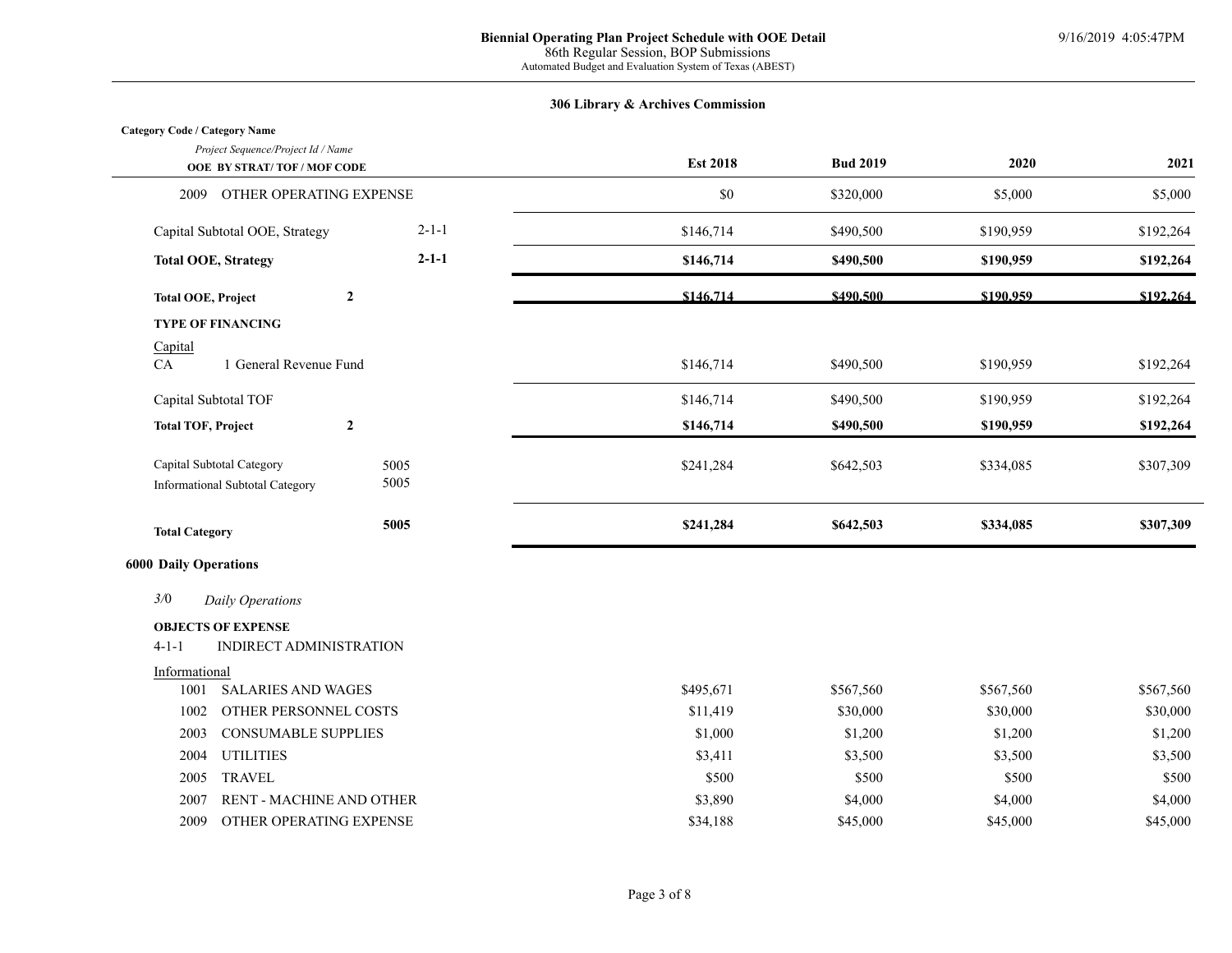L,

| <b>Category Code / Category Name</b>                                                                               |             |                      |                  |                |            |
|--------------------------------------------------------------------------------------------------------------------|-------------|----------------------|------------------|----------------|------------|
| Project Sequence/Project Id / Name                                                                                 |             | <b>Est 2018</b>      | <b>Bud 2019</b>  | 2020           | 2021       |
| OOE BY STRAT/TOF/MOF CODE                                                                                          |             |                      |                  |                |            |
| Informational Subtotal OOE, Strategy                                                                               | $4 - 1 - 1$ | \$550,079            | \$651,760        | \$651,760      | \$651,760  |
| <b>Total OOE, Strategy</b>                                                                                         | $4-1-1$     | \$550,079            | \$651,760        | \$651,760      | \$651,760  |
| $\mathbf{3}$<br><b>Total OOE, Project</b>                                                                          |             | \$550,079            | \$651.760        | \$651.760      | \$651.760  |
| <b>TYPE OF FINANCING</b>                                                                                           |             |                      |                  |                |            |
| Informational<br>${\rm CA}$<br>1 General Revenue Fund                                                              |             | \$550,079            | \$651,760        | \$651,760      | \$651,760  |
| <b>Informational Subtotal TOF</b>                                                                                  |             | \$550,079            | \$651,760        | \$651,760      | \$651,760  |
| $\mathbf{3}$<br><b>Total TOF, Project</b>                                                                          |             | \$550,079            | \$651,760        | \$651,760      | \$651,760  |
| <b>OBJECTS OF EXPENSE</b><br><b>DISABLED SERVICES</b><br>$1 - 2 - 1$<br>Capital<br>OTHER OPERATING EXPENSE<br>2009 |             | \$179,954            | \$175,000        | \$0            | $\$0$      |
| Capital Subtotal OOE, Strategy                                                                                     | $1 - 2 - 1$ | \$179,954            | \$175,000        | $\$0$          | \$0        |
| Informational<br>2009 OTHER OPERATING EXPENSE                                                                      |             | $\$0$                | \$0              | \$100,000      | \$100,000  |
| Informational Subtotal OOE, Strategy                                                                               | $1 - 2 - 1$ | \$0                  | \$0              | \$100,000      | \$100,000  |
| <b>Total OOE, Strategy</b>                                                                                         | $1 - 2 - 1$ | \$179,954            | \$175,000        | \$100,000      | \$100,000  |
| <b>Total OOE, Project</b><br>6                                                                                     |             | \$179,954            | \$175,000        | \$100,000      | \$100,000  |
| <b>TYPE OF FINANCING</b>                                                                                           |             |                      |                  |                |            |
| Capital                                                                                                            |             |                      |                  |                |            |
| 118 Fed Pub Library Serv Fd<br>CA<br>${\rm CA}$<br>666 Appropriated Receipts                                       |             | \$175,000<br>\$4,954 | \$175,000<br>\$0 | $\$0$<br>$\$0$ | \$0<br>\$0 |
|                                                                                                                    |             |                      |                  |                |            |
| Capital Subtotal TOF                                                                                               |             | \$179,954            | \$175,000        | \$0            | \$0        |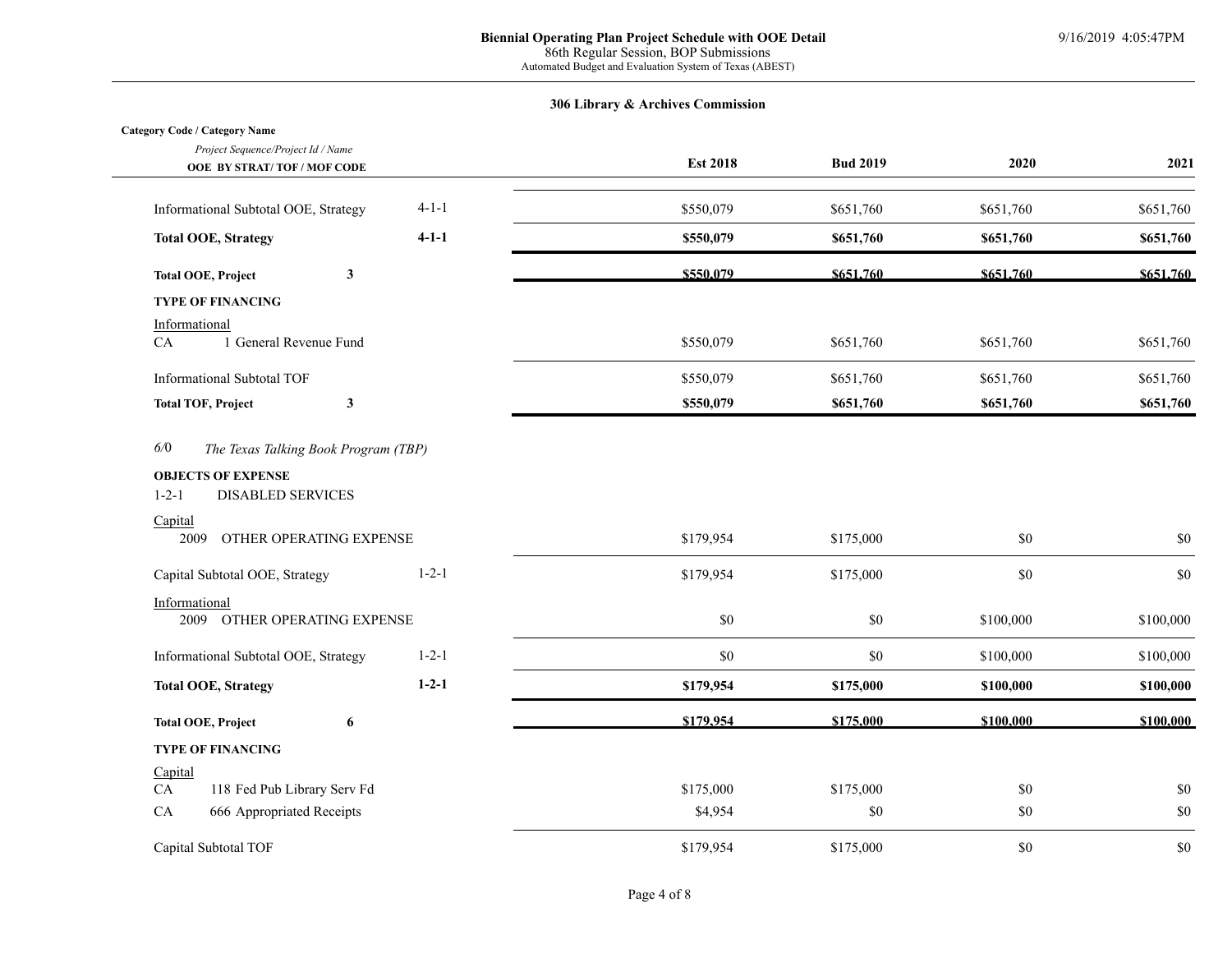# **Category Code / Category Name**

| Project Sequence/Project Id / Name<br><b>OOE BY STRAT/TOF/MOF CODE</b> |             | <b>Est 2018</b> | <b>Bud 2019</b> | 2020      | 2021      |
|------------------------------------------------------------------------|-------------|-----------------|-----------------|-----------|-----------|
| Informational                                                          |             |                 |                 |           |           |
| 118 Fed Pub Library Serv Fd<br>CA                                      |             | \$0             | \$0             | \$100,000 | \$100,000 |
| <b>Informational Subtotal TOF</b>                                      |             | $\$0$           | \$0             | \$100,000 | \$100,000 |
| 6<br><b>Total TOF, Project</b>                                         |             | \$179,954       | \$175,000       | \$100,000 | \$100,000 |
| Capital Subtotal Category                                              | 6000        | \$179,954       | \$175,000       | $\$0$     | \$0       |
| Informational Subtotal Category                                        | 6000        | \$550,079       | \$651,760       | \$751,760 | \$751,760 |
| <b>Total Category</b>                                                  | 6000        | \$730,033       | \$826,760       | \$751,760 | \$751,760 |
| 7000 Data Center Consolidation                                         |             |                 |                 |           |           |
| 4/2<br>Data Center Consolidation                                       |             |                 |                 |           |           |
| <b>OBJECTS OF EXPENSE</b><br>$1 - 2 - 1$<br><b>DISABLED SERVICES</b>   |             |                 |                 |           |           |
| Capital<br>PROFESSIONAL FEES AND SERVICES<br>2001                      |             | \$73,974        | \$73,974        | \$17,700  | \$17,800  |
| Capital Subtotal OOE, Strategy                                         | $1 - 2 - 1$ | \$73,974        | \$73,974        | \$17,700  | \$17,800  |
| <b>Total OOE, Strategy</b>                                             | $1 - 2 - 1$ | \$73,974        | \$73,974        | \$17,700  | \$17,800  |
| $2 - 1 - 1$<br>PROVIDE ACCESS TO INFO & ARCHIVES                       |             |                 |                 |           |           |
| Capital<br>PROFESSIONAL FEES AND SERVICES<br>2001                      |             | \$73,223        | \$73,391        | \$74,000  | \$74,000  |
| Capital Subtotal OOE, Strategy                                         | $2 - 1 - 1$ | \$73,223        | \$73,391        | \$74,000  | \$74,000  |
| <b>Total OOE, Strategy</b>                                             | $2 - 1 - 1$ | \$73,223        | \$73,391        | \$74,000  | \$74,000  |
| $3-1-1$<br>MANAGE STATE/LOCAL RECORDS                                  |             |                 |                 |           |           |
| Capital<br>PROFESSIONAL FEES AND SERVICES<br>2001                      |             | $\$0$           | \$0             | \$17,000  | \$17,000  |
| Capital Subtotal OOE, Strategy                                         | $3-1-1$     | \$0             | \$0             | \$17,000  | \$17,000  |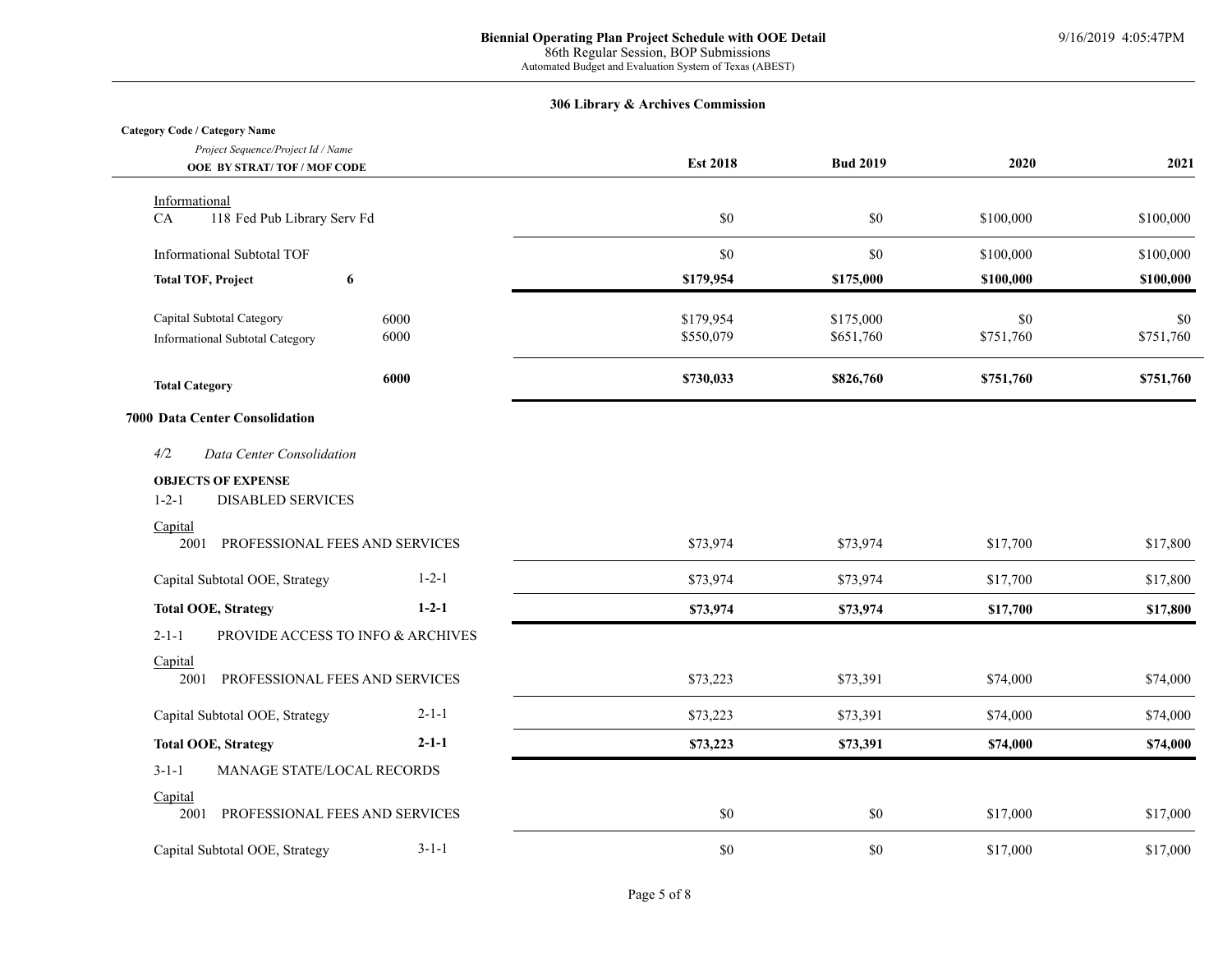### **Category Code / Category Name**

| ategory Code / Category Name<br>Project Sequence/Project Id / Name<br><b>OOE BY STRAT/TOF/MOF CODE</b> |             | <b>Est 2018</b> | <b>Bud 2019</b> | 2020      | 2021      |
|--------------------------------------------------------------------------------------------------------|-------------|-----------------|-----------------|-----------|-----------|
| <b>Total OOE, Strategy</b>                                                                             | $3-1-1$     | $\$0$           | \$0             | \$17,000  | \$17,000  |
| $4 - 1 - 1$<br>INDIRECT ADMINISTRATION                                                                 |             |                 |                 |           |           |
| Capital<br>2001<br>PROFESSIONAL FEES AND SERVICES                                                      |             | \$323,105       | \$410,437       | \$373,465 | \$392,115 |
| Capital Subtotal OOE, Strategy                                                                         | $4-1-1$     | \$323,105       | \$410,437       | \$373,465 | \$392,115 |
| <b>Total OOE, Strategy</b>                                                                             | $4 - 1 - 1$ | \$323,105       | \$410,437       | \$373,465 | \$392,115 |
| $\overline{\mathbf{4}}$<br><b>Total OOE, Project</b>                                                   |             | \$470,302       | \$557,802       | \$482,165 | \$500,915 |
| <b>TYPE OF FINANCING</b>                                                                               |             |                 |                 |           |           |
| Capital                                                                                                |             |                 |                 |           |           |
| 1 General Revenue Fund<br>CA                                                                           |             | \$374,295       | \$458,470       | \$414,638 | \$433,015 |
| CA<br>118 Fed Pub Library Serv Fd                                                                      |             | \$96,007        | \$99,332        | \$50,527  | \$50,900  |
| CA<br>777 Interagency Contracts                                                                        |             | \$0             | \$0             | \$17,000  | \$17,000  |
| Capital Subtotal TOF                                                                                   |             | \$470,302       | \$557,802       | \$482,165 | \$500,915 |
| <b>Total TOF, Project</b><br>$\overline{\mathbf{4}}$                                                   |             | \$470,302       | \$557,802       | \$482,165 | \$500,915 |
| Capital Subtotal Category                                                                              | 7000        | \$470,302       | \$557,802       | \$482,165 | \$500,915 |
| Informational Subtotal Category                                                                        | 7000        |                 |                 |           |           |
| <b>Total Category</b>                                                                                  | 7000        | \$470,302       | \$557,802       | \$482,165 | \$500,915 |
|                                                                                                        |             |                 |                 |           |           |

# **9000 Cybersecurity**

*5/*6 *Implementation of Recommended Information Security Controls*

### **OBJECTS OF EXPENSE**

| $4 - 1 - 1$ | INDIRECT ADMINISTRATION |     |     |     |     |
|-------------|-------------------------|-----|-----|-----|-----|
| Capital     |                         |     |     |     |     |
| 1001        | SALARIES AND WAGES      | \$0 | \$0 | \$0 | \$0 |
| 1002        | OTHER PERSONNEL COSTS   | \$0 | \$0 | \$0 | \$0 |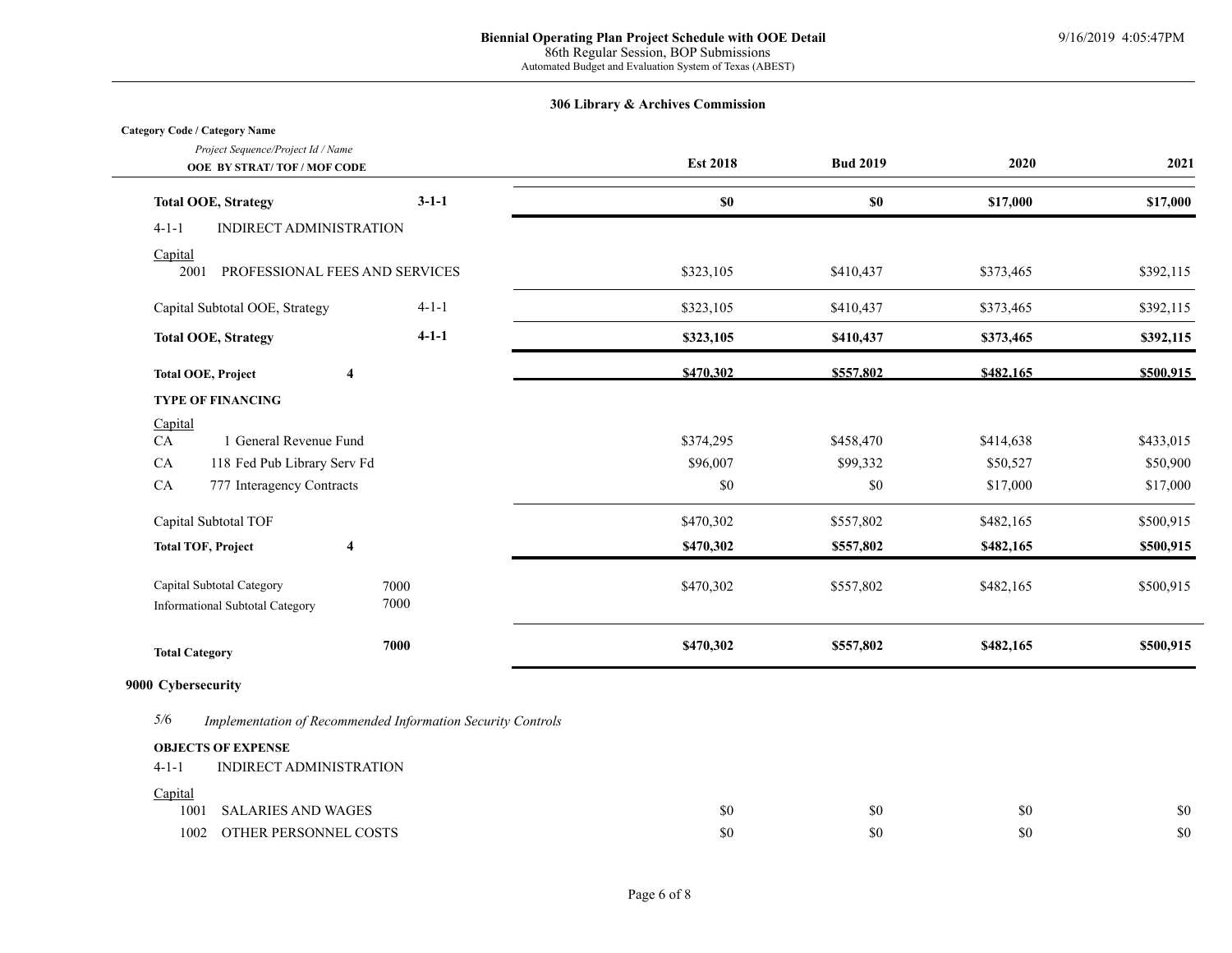| <b>Category Code / Category Name</b>                            |             |                 |                 |             |                |
|-----------------------------------------------------------------|-------------|-----------------|-----------------|-------------|----------------|
| Project Sequence/Project Id / Name<br>OOE BY STRAT/TOF/MOF CODE |             | <b>Est 2018</b> | <b>Bud 2019</b> | 2020        | 2021           |
| PROFESSIONAL FEES AND SERVICES<br>2001                          |             | \$0             | \$0             | $\$0$       | \$0            |
| OTHER OPERATING EXPENSE<br>2009                                 |             | \$0             | \$0             | $\$0$       | \$0            |
| <b>CAPITAL EXPENDITURES</b><br>5000                             |             | \$0             | $\$0$           | $\$0$       | $\$0$          |
| Capital Subtotal OOE, Strategy                                  | $4-1-1$     | \$0             | \$0             | $\$0$       | \$0            |
| <b>Total OOE, Strategy</b>                                      | $4 - 1 - 1$ | \$0             | \$0\$           | \$0         | \$0            |
| 5<br><b>Total OOE, Project</b>                                  |             | \$0             | \$0             | \$0         | S <sub>0</sub> |
| <b>TYPE OF FINANCING</b>                                        |             |                 |                 |             |                |
| Capital                                                         |             |                 |                 |             |                |
| 1 General Revenue Fund<br>CA                                    |             | $\$0$           | \$0             | $\$0$       | \$0            |
| Capital Subtotal TOF                                            |             | \$0             | \$0             | \$0         | \$0            |
| ${\bf 5}$<br><b>Total TOF, Project</b>                          |             | \$0             | \$0             | \$0         | \$0            |
| Capital Subtotal Category                                       | 9000        | \$0             | \$0             | $\$0$       | \$0            |
| Informational Subtotal Category                                 | 9000        |                 |                 |             |                |
| <b>Total Category</b>                                           | 9000        | \$0             | $\$0$           | $\${\bf 0}$ | \$0            |
| <b>AGENCY TOTAL -CAPITAL</b>                                    |             | \$891,540       | \$1,375,305     | \$816,250   | \$808,224      |
| <b>AGENCY TOTAL -INFORMATIONAL</b>                              |             | \$550,079       | \$651,760       | \$751,760   | \$751,760      |
|                                                                 |             |                 |                 |             |                |
| <b>AGENCY TOTAL</b>                                             |             | \$1,441,619     | \$2,027,065     | \$1,568,010 | \$1,559,984    |